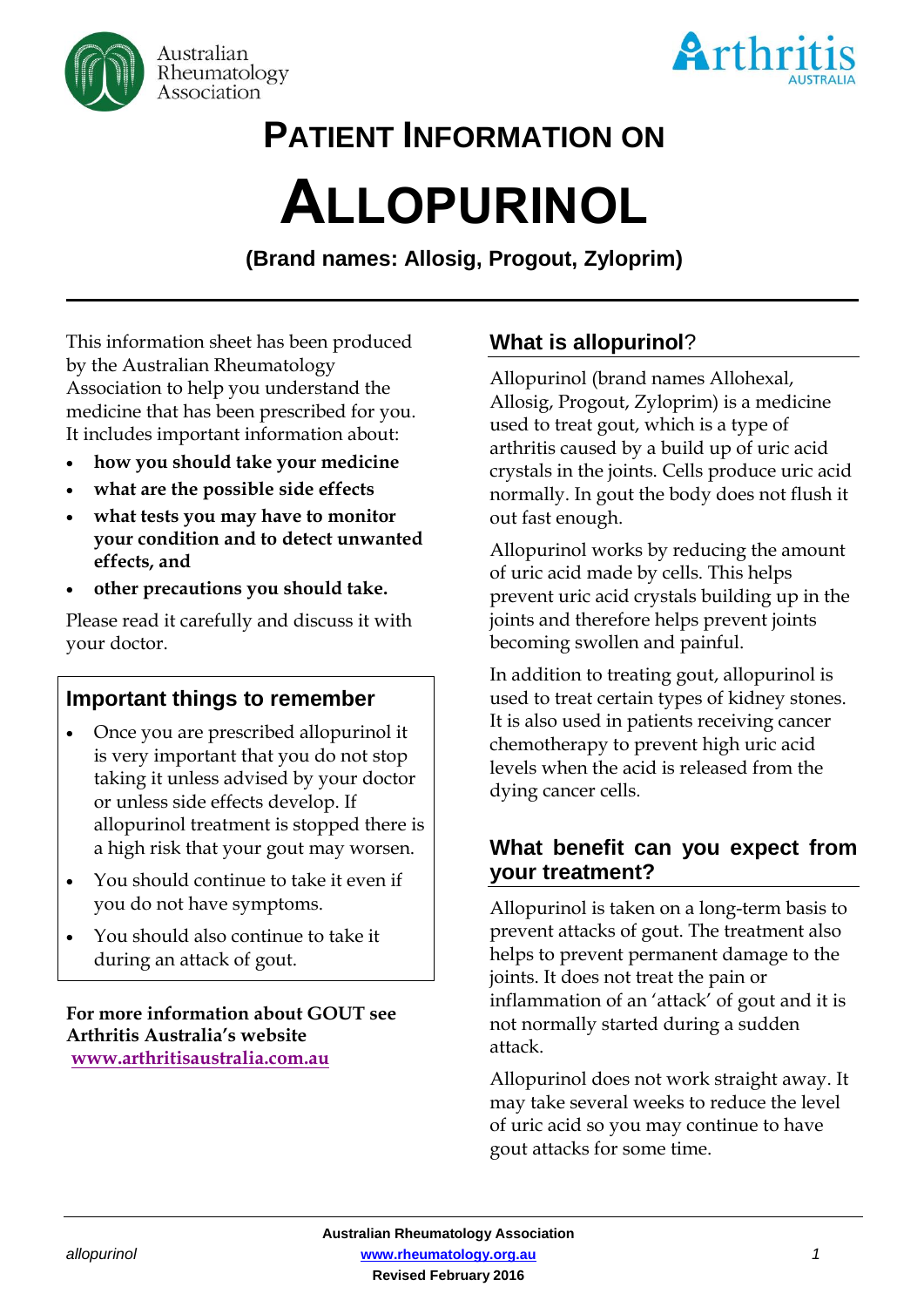Sometimes starting allopurinol or increasing the dose can actually cause an attack of gout. This does not mean the medicine is not working, so keep taking it during such attacks together with any other medicine your doctor may recommend to manage pain.

To reduce the risk of a gout attack, medicines such as colchicine or antiinflammatory drugs may be recommended before or at the same time allopurinol is started. Your doctor will advise you about how these medicines should be taken.

#### *What happens if you have a gout attack?*

Allopurinol is not a pain reliever. You should continue to take allopurinol during an attack, but your doctor will also recommend medicines to treat pain and inflammation. These may include paracetamol, colchicine, anti-inflammatory drugs such as naproxen (Naprosyn), ibuprofen (Brufen/Nurofen), indomethacin (Indocid) or steroids such as prednisolone.

It is a good idea to plan with your doctor what to do if a gout attack occurs and to have symptom controlling medicine ready to use if needed. It is also important that you tell your doctor if your condition persists or worsens.

#### **How is allopurinol taken?**

Allopurinol is taken by mouth as a tablet. It is usually taken once a day. If your dose is more than 300mg per day, you may need to take it a number of times a day.

It should be taken after food to reduce stomach upset. It should also be taken with plenty of water.

For greatest benefit, allopurinol should be taken regularly. To help you remember, take it at the same time(s) each day.

If you forget to take a dose, there is no need to double the dose at the next scheduled dose time.

#### *What is the dosage?*

Tablets come in 100mg or 300mg strengths. Treatment may start with a small dose, increasing over time to between 100mg and 300mg per day. Higher doses are used in some cases. If you have kidney problems the dose may need to be lower.

#### *Can other medicines be taken with allopurinol?*

Allopurinol may be taken in combination with other arthritis medicines, including:

- steroid medicines such as prednisolone or cortisone injections into the joint
- anti-inflammatory medicines (NSAIDs) such as naproxen (Naprosyn) or ibuprofen (Brufen/Nurofen)
- colchicine (Colgout)
- simple pain relieving medicines such as paracetamol.

There are separate information sheets for the medicines mentioned above.

#### *How long is the treatment continued?*

Treatment with allopurinol may be continued indefinitely as long as it is effective and as long as no serious side effects occur.

If you stop allopurinol treatment suddenly there is a high risk that your gout may worsen. It is very important not to stop your treatment unless advised by your doctor or unless side effects develop.

#### **Are there any side effects?**

Most people do not experience side effects from allopurinol. Tell your doctor if you are concerned about any possible side effects.

If you do experience side effects, a reduction in dose may minimise these so that you can continue to take the medicine. Your doctor will advise on any dose changes that are necessary.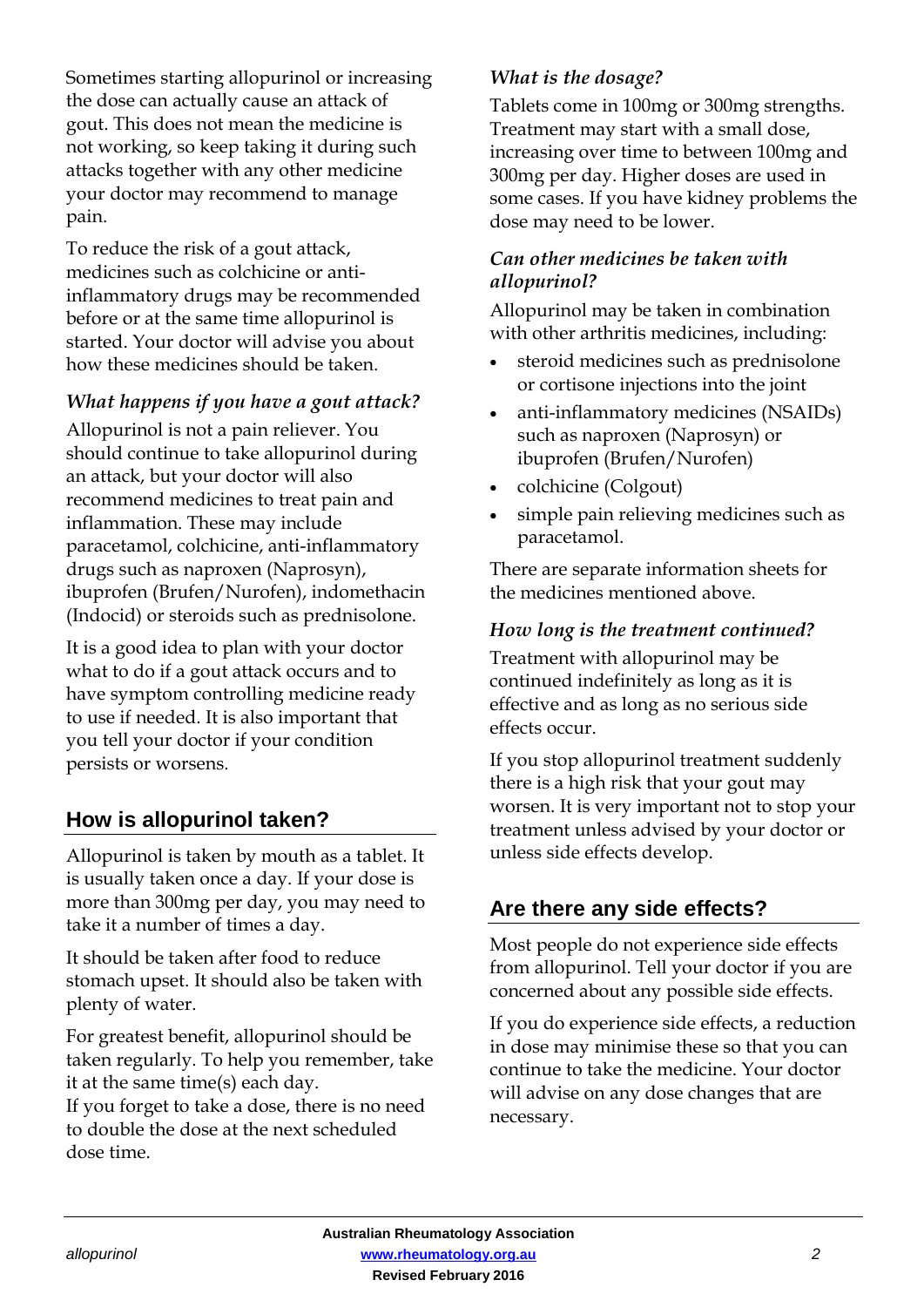#### *Most common possible side effects*

 The most common side effects are *nausea or vomiting*. These can be reduced if you eat little and often. If you are sick, drink plenty of liquid.

#### *Less common or rare possible side effects*

There are some rare but potentially serious side effects with allopurinol.

- *Skin problems:* Allopurinol can cause a rash or flaking skin. Very rarely, severe skin rash and mouth ulceration can occur. If any of these occur contact your doctor straight away.
- *Tiredness:* Drowsiness can occur. If it makes you feel sleepy, avoid driving or operating machinery.
- *Liver*: Allopurinol can inflame the liver. Blood tests can pick this up if it occurs. The dose of allopurinol may need to be reduced or it may need to be stopped if problems occur. Contact your doctor immediately if you notice yellowing of the skin and/or whites of the eyes.
- *Other:* Headache, dizziness, taste disturbances, high blood pressure, feeling generally unwell, and hair loss can occur.

#### *Long term side effects*

Allopurinol can be taken for long periods to manage gout. There seem to be no long term side effects.

Allopurinol does not affect a person's ability to have children in the long term. See also *Precautions*.

#### **What precautions are necessary?**

#### *Blood tests*

 You may need to have blood tests during the first few months of treatment depending on what other medicines you are taking and depending on your other health concerns. The uric acid level in your blood will be checked to make sure the medicine is working.

 It is important to see your general practitioner (GP) regularly as they have an important role in monitoring your condition.

#### *Use with other medicines*

- Allopurinol can interact with other medicines. You should tell your doctor (including your general practitioner, rheumatologist and others) about all medicines you are taking or plan to take. This includes over the counter or herbal/naturopathic medicines. You should also mention your treatment when you see other health professionals.
- **Allopurinol increases the blood levels of the immune suppressing medications azathioprine (Imuran) and mercaptopurine (Puri Nethol). Taking allopurinol with either of these medications can be very dangerous. You must tell your doctor if you are taking or are advised to take either of these medications. If either of these medications is taken with allopurinol their dose needs to be very carefully reviewed.**
- Other medicines that may interfere with allopurinol include: warfarin, ampicillin, amoxicillin, thiazide diuretics and sulfinpyrazone.
- Aspirin can be used safely in the low doses taken for prevention of heart attack and stroke. You should avoid taking aspirin in all other circumstance as at higher doses it can raise the uric acid level.
- Allopurinol can be taken safely with anti-inflammatory drugs (NSAIDs) provided your kidney function is normal.
- The simple pain reliever paracetamol and combined medicines such as Panadeine and Panadeine Forte can be used while taking allopurinol provided you take them as directed.